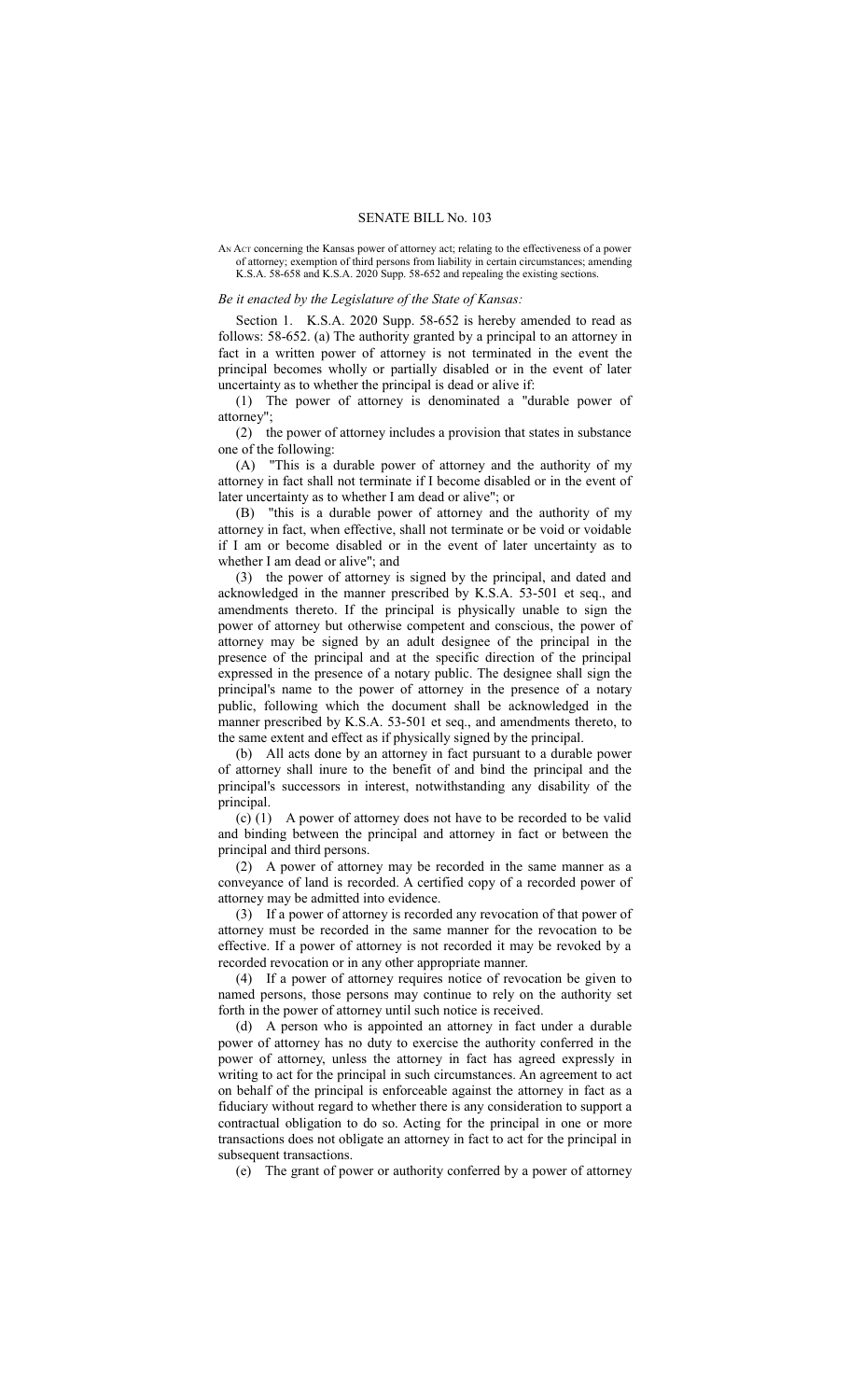in which any principal shall vest any power or authority in an attorney in fact, if such writing expressly so provides, shall be effective only upon: (1) A specified future date; (2) the occurrence of a specified future event; or (3) the existence of a specified condition which may occur in the future. In the absence of actual knowledge to the contrary, any person to whom such writing is presented shall be entitled to rely on an affidavit, executed by the attorney in fact, setting forth that such event has occurred or condition exists.

*(f) A power of attorney executed on or after July 1, 2021, shall be deemed sufficient if in substantial compliance with the form set forth by the judicial council. The judicial council shall develop a form for use under this section.*

*(g) The amendments made to this section by this act apply prospectively and shall not affect the validity of a power of attorney executed prior to July 1, 2021.*

Sec. 2. K.S.A. 58-658 is hereby amended to read as follows: 58- 658. (a) A third person, who is acting in good faith, without liability to the principal or the principal's successors in interest, may rely and act on any power of attorney executed by the principal *and acknowledged in the manner prescribed by K.S.A. 53-501 et seq., and amendments thereto. A signature on a power of attorney is presumed to be genuine if acknowledged in the manner prescribed by K.S.A. 53-501 et seq., and amendments thereto*. A third person, with respect to the subjects and purposes encompassed by or separately expressed in the power of attorney, may rely and act on the instructions of or otherwise contract and deal with the principal's attorney in fact or successor attorney in fact and, in the absence of actual knowledge, as defined in subsection  $(e)$  (d), is not responsible for determining and has no duty to inquire as to any of the following:

(1) The authenticity of a copy of a power of attorney furnished by the principal's attorney in fact or successor;

(2) the validity of the designation of the attorney in fact or successor;

(3) whether the attorney in fact or successor is qualified to act as an attorney in fact for the principal;

(4) the propriety of any act of the attorney in fact or successor in the principal's behalf, including, but not limited to, whether or not an act taken or proposed to be taken by the attorney in fact, constitutes a breach of any duty or obligation owed to the principal, including, but not limited to, the obligation to the principal not to modify or alter the principal's estate plan or other provisions for distributions of assets at death, as provided in subsection (a) of K.S.A. 58-656(a), and amendments thereto;

(5) whether any future event, condition or contingency making effective or terminating the authority conferred in a power of attorney has occurred;

(6) whether the principal is disabled or has been adjudicated disabled;

(7) whether the principal, the principal's legal representative or a court has given the attorney in fact any instructions or the content of any instructions, or whether the attorney in fact is following any instructions received;

(8) whether the authority granted in a power of attorney has been modified by the principal, a legal representative of the principal or a court;

(9) whether the authority of the attorney in fact has been terminated, except by an express provision in the power of attorney showing the date on which the power of attorney terminates;

(10) whether the power of attorney, or any modification or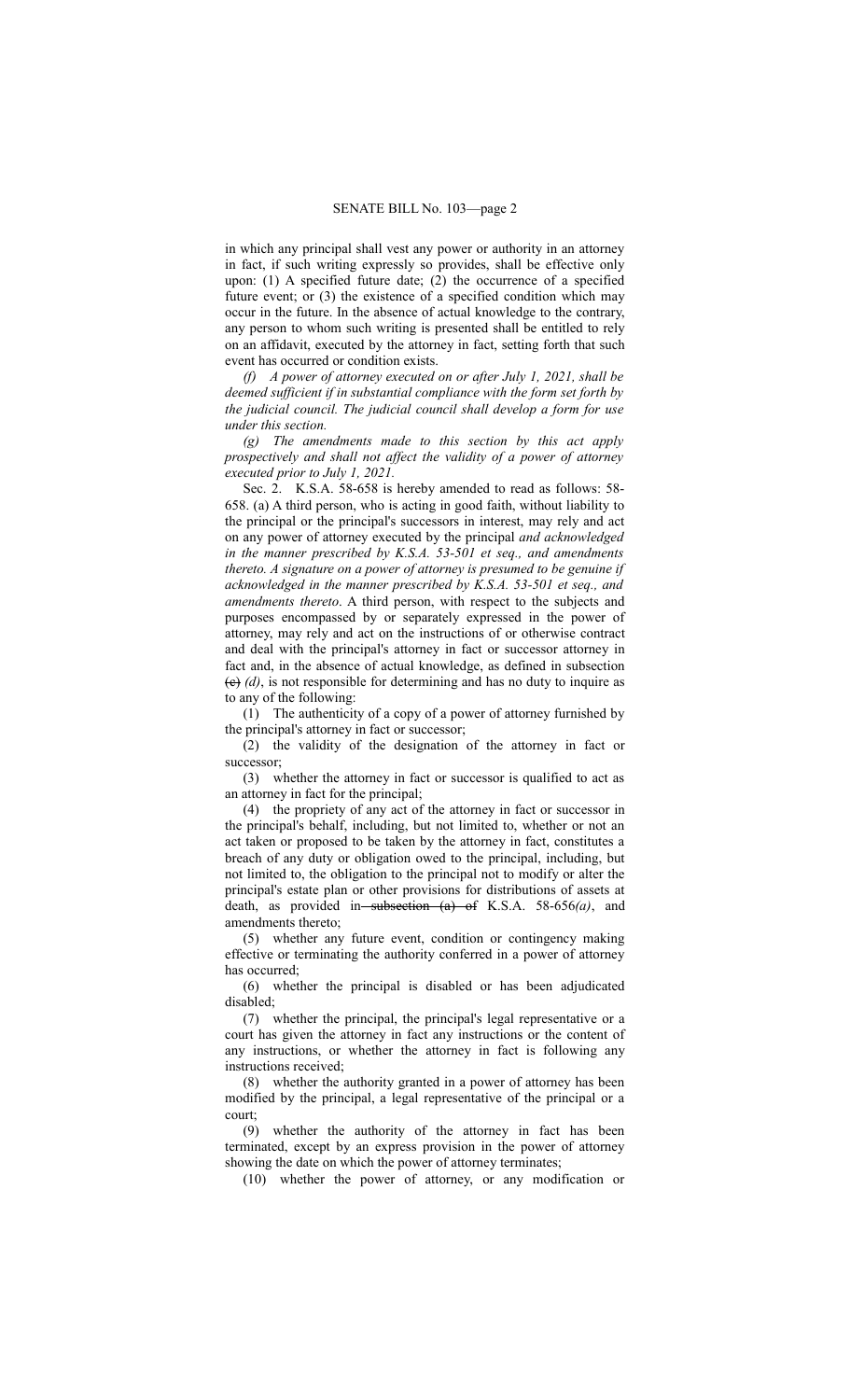termination thereof, has been recorded, except as to transactions affecting real estate;

(11) whether the principal had legal capacity to execute the power of attorney at the time the power of attorney was executed;

(12) whether, at the time the principal executed the power of attorney, the principal was subjected to duress, undue influence or fraud, or the power of attorney was for any other reason void or voidable, if the power of attorney appears to be regular on its face;

(13) whether the principal is alive;

(14) whether the principal and attorney in fact were married at or subsequent to the time the power of attorney was created and whether an action for annulment, separate maintenance or divorce has been filed by either party; or

(15) the truth or validity of any facts or statements made in an affidavit of the attorney in fact or successor with regard to the ability or capacity of the principal, the authority of the attorney in fact or successor under the power of attorney, the happening of any event or events vesting authority in any successor or contingent attorney in fact, the identity or authority of a person designated in the power of attorney to appoint a substitute or successor attorney in fact or that the principal is alive.

(b) *Nothing in subsection (a) shall relieve a third person of any duty to report abuse, neglect or exploitation pursuant to K.S.A. 39- 1402 or 39-1431, and amendments thereto, and making such report shall relieve the third person of any liability for not accepting a power of attorney as provided in subsection (g)(6).*

*(c)* A third person, in good faith and without liability to the principal or the principal's successors in interest, even with knowledge that the principal is disabled, may rely and act on the instructions of or otherwise contract and deal with the principal's attorney in fact or successor attorney in fact acting pursuant to authority granted in a durable power of attorney.

 $\left(\frac{e}{d}\right)$  A third person that conducts activities through employees shall not be charged under this act with actual knowledge of any fact relating to a power of attorney, nor of a change in the authority of an attorney in fact, unless the information is received at a home office or a place where there is an employee with responsibility to act on the information, and the employee has a reasonable time in which to act on the information using the procedures and facilities that are available to the third person in the regular course of its operations.

(d)*(e)* A third person, when being requested to engage in transactions with a principal through the principal's attorney in fact, may:

(1) Require the attorney in fact to provide specimens of the attorney in fact's signature and any other information reasonably necessary or appropriate in order to facilitate the actions of the third person in transacting business through the attorney in fact;

(2) *request and rely upon a certification by the attorney in fact, provided under penalty of perjury, of any factual matter concerning the principal, attorney in fact or power of attorney;*

*(3) request and rely upon an opinion of counsel as to any matter of law concerning the power of attorney if the third person provides in a writing or other record the reason for the request;*

*(4)* require the attorney in fact to indemnify the third person against forgery of the power of attorney, by bond or otherwise. If the power of attorney is durable as defined in-subsection (a) of K.S.A. 58-652*(a)*, and amendments thereto, and if either the principal or the attorney in fact seeking to act is and has been a resident of this state for at least two years, and if the attorney in fact has executed in the name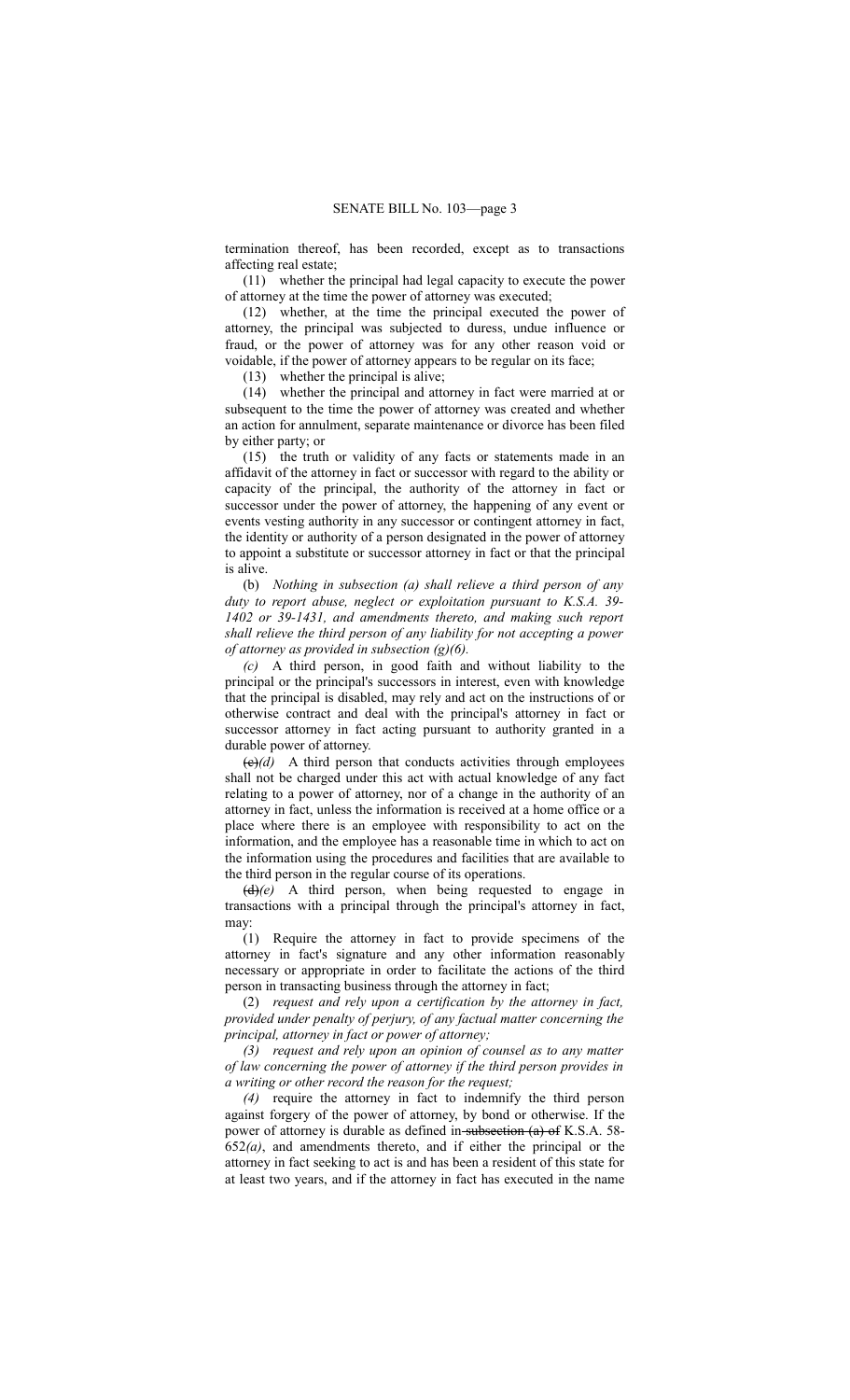of the principal and delivered to the third person an indemnity agreement reasonably satisfactory in form to such third person, no such bond shall be required; and

(3)*(5)* prescribe the place and manner in which the third person will be given any notice respecting the principal's power of attorney and the time in which the third person has to comply with any notice.

*(f) A third person may not require an additional or different form of power of attorney for authority granted in the power of attorney presented.*

*(g) A third person shall accept a power of attorney acknowledged in the manner prescribed by K.S.A. 53-501 et seq., and amendments thereto, unless:*

*(1) The person is not otherwise required to engage in a transaction with the principal in the same circumstances;*

*(2) engaging in a transaction with the attorney in fact or principal in the same circumstances would be inconsistent with federal law;*

*(3) the person has actual knowledge of the termination of the attorney in fact's authority or of the power of attorney before the exercise of the power;*

*(4) a request for information, certification or indemnification under subsection (e) is refused;*

*(5) the person in good faith believes that the power is not valid or that the attorney in fact does not have the authority to perform the act requested, whether or not a certification or an opinion of counsel under subsection (e) has been requested or provided; or*

*(6) the person makes, or has actual knowledge that another person has made, a report under K.S.A. 39-1402 or 39-1431, and amendments thereto, stating a good faith belief that the principal may be subject to physical or financial abuse, neglect, exploitation or abandonment by the attorney in fact or a person acting for or with the attorney in fact.*

*(h) A third person that refuses to accept a power of attorney acknowledged in the manner prescribed by K.S.A. 53-501 et seq., and amendments thereto, in violation of this section is subject to a court order mandating acceptance of the power of attorney. Reasonable attorney fees and costs may be awarded in any action or proceeding that confirms the validity of the power of attorney or mandates acceptance of the power of attorney if the court determines the third person did not act in good faith.*

*(i) An attorney in fact's certification shall be deemed sufficient if in substantial compliance with the form set forth by the judicial council. The judicial council shall develop a form for use under this section.*

Sec. 3. K.S.A. 58-658 and K.S.A. 2020 Supp. 58-652 are hereby repealed.